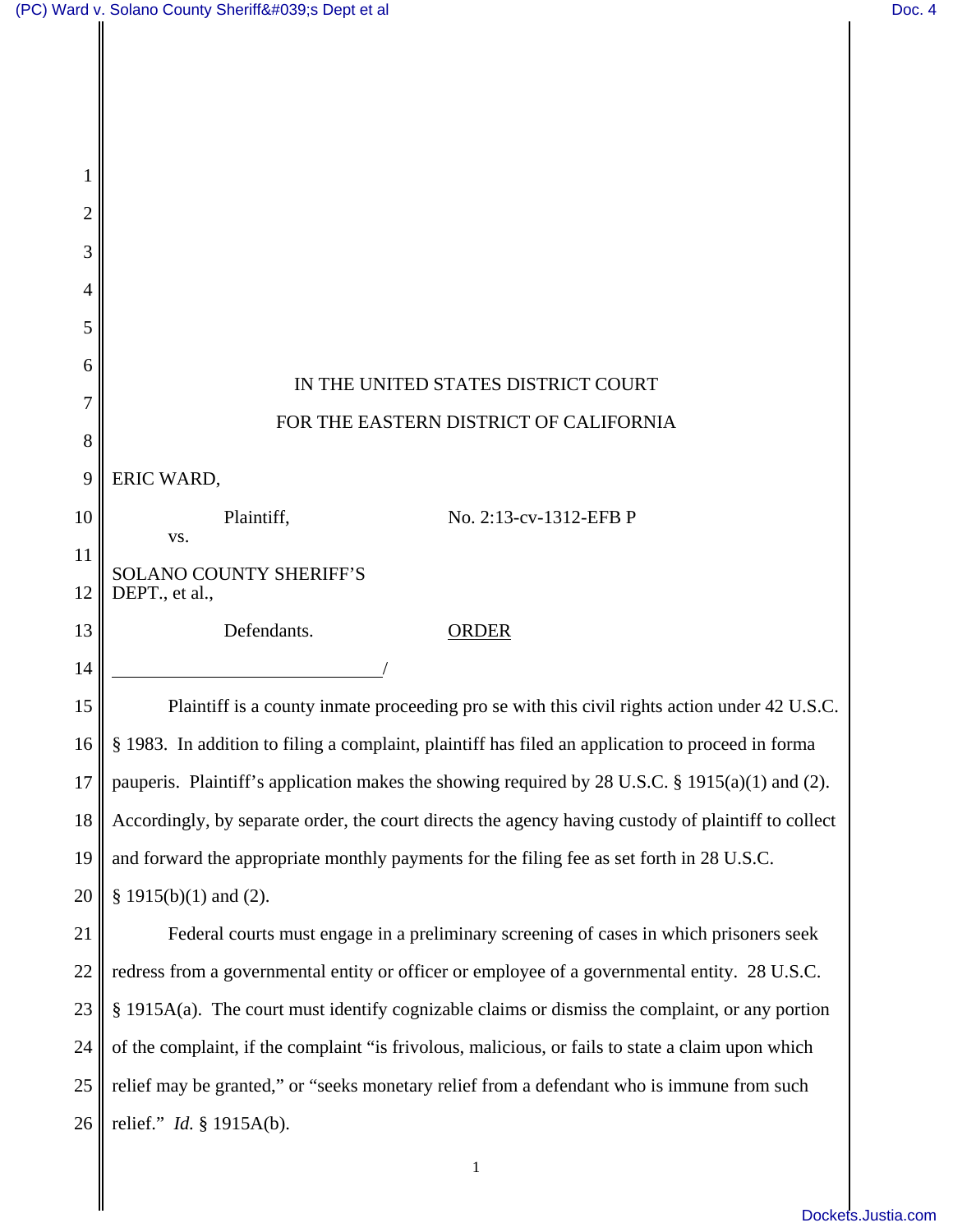1 2 3 4 5 The court cannot conduct the required screening of plaintiff's complaint because plaintiff has not signed it. *See* ECF No. 1. Rule 11 of the Federal Rules of Civil Procedure requires that "[e]very pleading, written motion, and other paper . . . be signed by at least one attorney of record in the attorney's name—or by a party personally if the party is unrepresented." Fed. R. Civ. P. 11(a). Because plaintiff did not sign the complaint, it will be disregarded. Within thirty days, plaintiff shall file a signed complaint. That complaint must identify each defendant in both the caption and the body, and clearly set forth the allegations against each such defendant. Pursuant to Rule 8 of the Federal Rules of Civil Procedure, any complaint must include "a short and plain statement of the claim" showing entitlement to relief. Fed. R. Civ. P. 8(a)(2).

Plaintiff is also hereby informed that it is his responsibility to allege facts to state a plausible claim for relief. *Ashcroft v. Iqbal*, 129 S. Ct. 1937, 1949 (2009); *Moss v. U.S. Secret Serv.*, 572 F.3d 962, 969 (9th Cir. 2009). In order to state a claim under 42 U.S.C. § 1983, a plaintiff must allege: (1) the violation of a federal constitutional or statutory right; and (2) that the violation was committed by a person acting under the color of state law. *See West v. Atkins*, 487 U.S. 42, 48 (1988); *Jones v. Williams*, 297 F.3d 930, 934 (9th Cir. 2002).

16 17 18 19 20 21 22 23 24 25 26 A complaint must show that the federal court has jurisdiction and that plaintiff's action is brought in the right place, that plaintiff is entitled to relief if plaintiff's allegations are true, and must contain a request for particular relief. Plaintiff must identify as a defendant only persons who personally participated in a substantial way in depriving plaintiff of a federal constitutional right. *Johnson*, 588 F.2d at 743-44 (9th Cir. 1978) (a person subjects another to the deprivation of a constitutional right if he does an act, participates in another's act or omits to perform an act he is legally required to do that causes the alleged deprivation). That is, plaintiff may not sue any official on the theory that the official is liable for the unconstitutional conduct of his or her subordinates. *Iqbal*, 129 S. Ct. at 1948. Because respondeat superior liability is inapplicable to § 1983 suits, "a plaintiff must plead that each Government-official defendant, through the official's own individual actions, has violated the Constitution." *Id.*